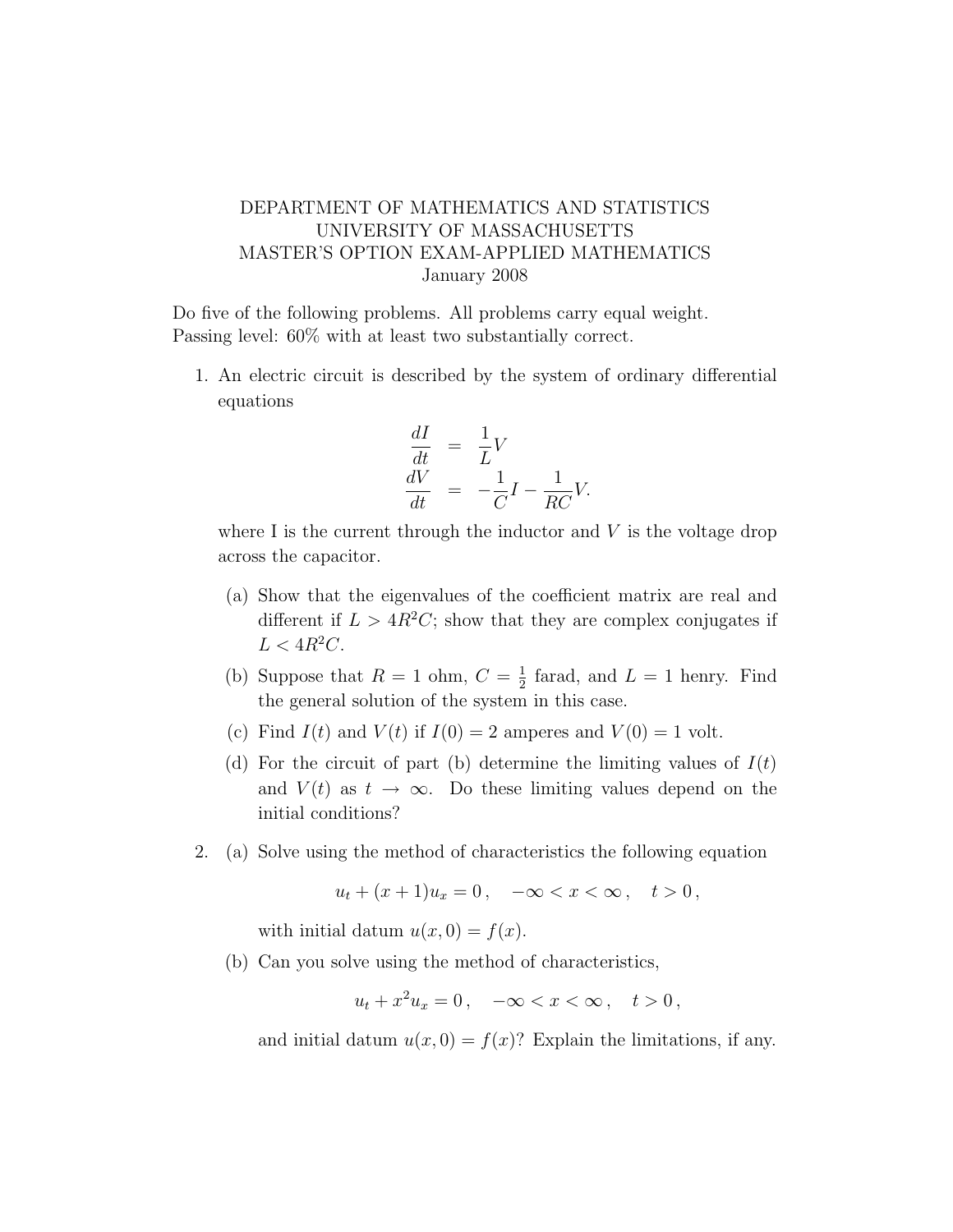3. Consider the wave equation with a transverse elastic force

$$
\rho u_{tt} - T u_{xx} + k u = 0, \quad -\infty < x < \infty, \quad t > 0
$$

with initial data

$$
u(x, 0) = \phi(x), \quad u_t(x, 0) = \psi(x)
$$

and assuming that u and its derivatives vanish at  $\pm \infty$ . Here  $\rho$ , T, and k are positive constants.

(a) Show that the total energy

$$
E(t) = \frac{1}{2} \int_{-\infty}^{\infty} \rho u_t^2(x, t) + T u_x^2(x, t) + k u^2(x, t) dx,
$$

is constant in time.

- (b) Using (a), show that the solution to the initial value problem is unique.
- 4. Consider the equation

$$
u_t - k u_{xx} + au = 0, \quad 0 < x < l, \quad t > 0
$$

with initial data

$$
u(x,0)=\phi(x)\,
$$

and boundary conditions

$$
u(0,t) = 0 = u(l,t) ,
$$

where  $k$  and  $a$  are constants and  $k$  is positive.

- (a) Write the series solution for this problem.
- (b) Can you conjecture from the formula obtained in (a) the behavior of the solution  $u = u(x, t)$  for large values of t?
- 5. Consider the initial value problem

$$
x'' + (1 + \epsilon)x = 0, \quad x(0) = 1, x'(0) = 0.
$$
 (2)

where  $\epsilon$  is positive and small.